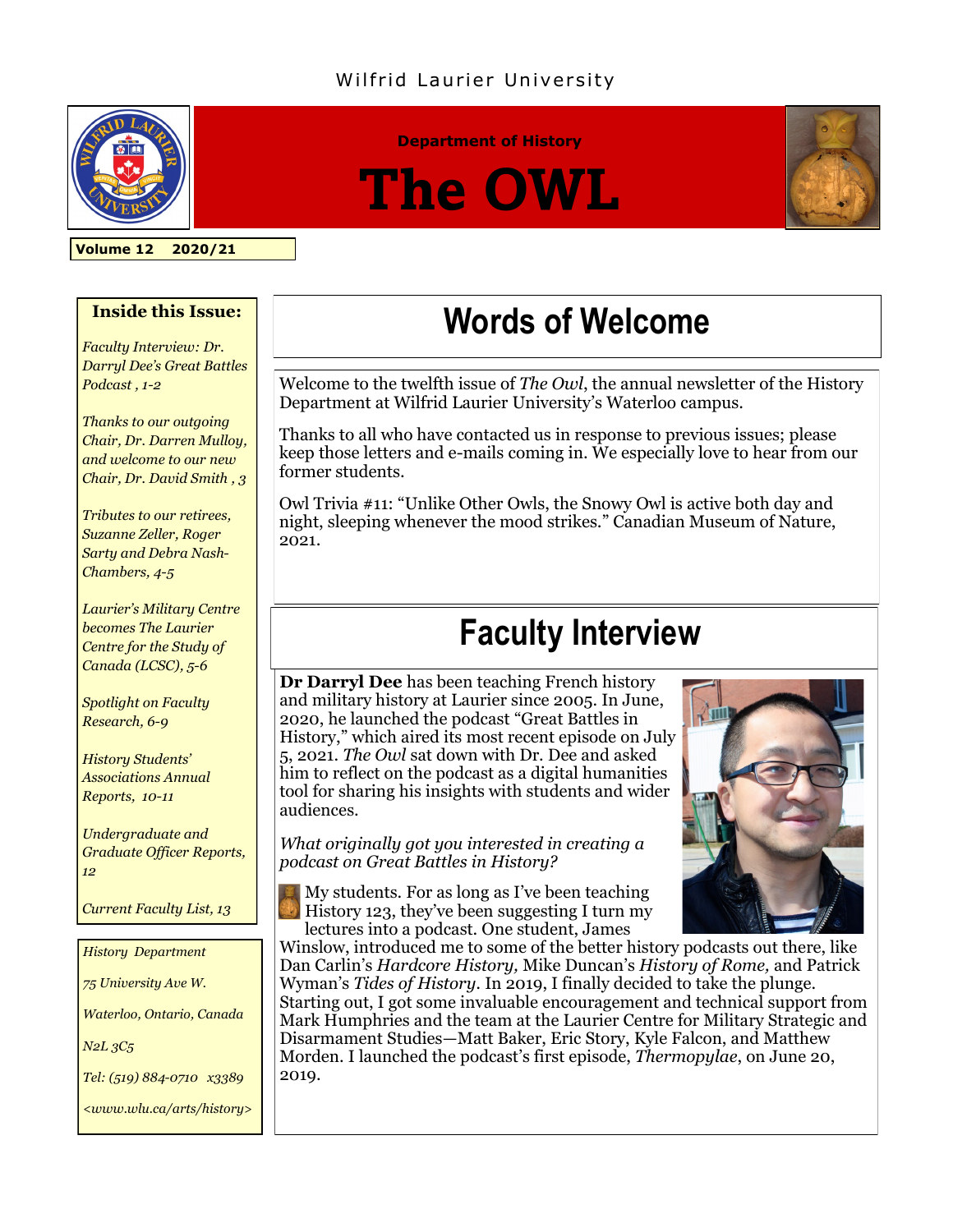(*cont. from pg. 1*)

*Can you provide a brief overview of the podcast for our readers?*

**DD:** Great Battles in History takes a deep dive into some of history's most famous and most important battles. Each three- to four-hour episode explores the context, course, and consequences of a single battle. Listeners get a cracking good story full of vivid action, colourful characters, suspenseful cliffhangers*,* surprise plot twists, even the occasional joke. But it's storytelling informed by state-of -the-art scholarship. Too often, battle history has just been about maps and chaps, guns and trumpets.

Great Battles in History makes the case that battles are artifacts—creations of the politics, societies, economies and cultures of their times and places. To investigate great battles is to open up history in its widest sense. For instance, when listeners tune into the episode on Hattin, they learn that one of the causes of the Crusades was climate-changeinduced migration. A century before Pope Urban II appealed to Christians to take up the cross and liberate Jerusalem in 1095, a period of bitter cold on the Eurasian steppe forced the nomadic Turks to migrate into the Middle East in search of better pastures. In the process, they conquered the region, pushed its great powers, the Abbasid Caliphate of Baghdad and the Byzantine Empire, to the brink of collapse, and captured Jerusalem.

*Can you tell us a little about the course on which the podcast is based?*

**DD:** History 123 covers ten battles from Classical Antiquity to the Second World War. The battles also represent a vast geographical range— Europe, East Asia, Africa, America. The course draws a wide range of students: typically, much less than half of my two hundred or so students are History majors. I try to capture and keep their interest as well as impart a sense of history as a discipline—a way of thinking about and talking about the world. There's also the practical work of drilling reading, critical thinking, and writing. Last but by no means least, I'm a bit of an evangelist for the department. If a student expresses an interest in say, the American Civil War or Samurai Japan, I tell them about my fabulous colleagues and their courses.

*Why did you decide on the podcast format over other digital humanities platforms?*

**DD:** Audience and ease of production. Ever since I started as an academic historian, I've heard about the decline in History Majors. In recent years, the decline has turned into a crisis. Podcasts are one place where there seems to be burgeoning interest in history. The audience for podcasts is vast and growing. According to one study I've seen, one-third of Canadian and half of American adults listen at least once a month to podcasts. Some of the longest running and most popular podcasts are history podcasts.

My own experience with Great Battles in History has been pretty encouraging. Since launching less than a year ago, my podcast has received over 12,000 downloads. I have listeners in the United States, the UK, Canada, Australia, Ireland, the Netherlands, South Africa, Israel, Singapore and elsewhere.

Producing a podcast has been much easier than I anticipated. I record in Great Battles Studios the walk-in closet of my bedroom—with a laptop, a microphone, and open-source audio editing software. I'm not particularly good with technology: I often think that "idiotproof" was coined with me in mind. If I can put out a podcast, then anyone can.

#### *What are the main goals of the podcast from your perspective as a historian?*

**DD:** Great Battles in History is my attempt at history for a general audience. In the parlance of the research grant agencies, it's knowledge mobilization (SSHRC, if you're reading this, some money would be nice, please). Producing history for a non-specialist, non-student audience is pretty challenging. It involves much the same kind of work as writing academic articles and books: I evaluate evidence and critically assess competing arguments to come up with what I think is the best interpretation. But then I have to present my interpretation in a way that captures and holds the attention of listeners who may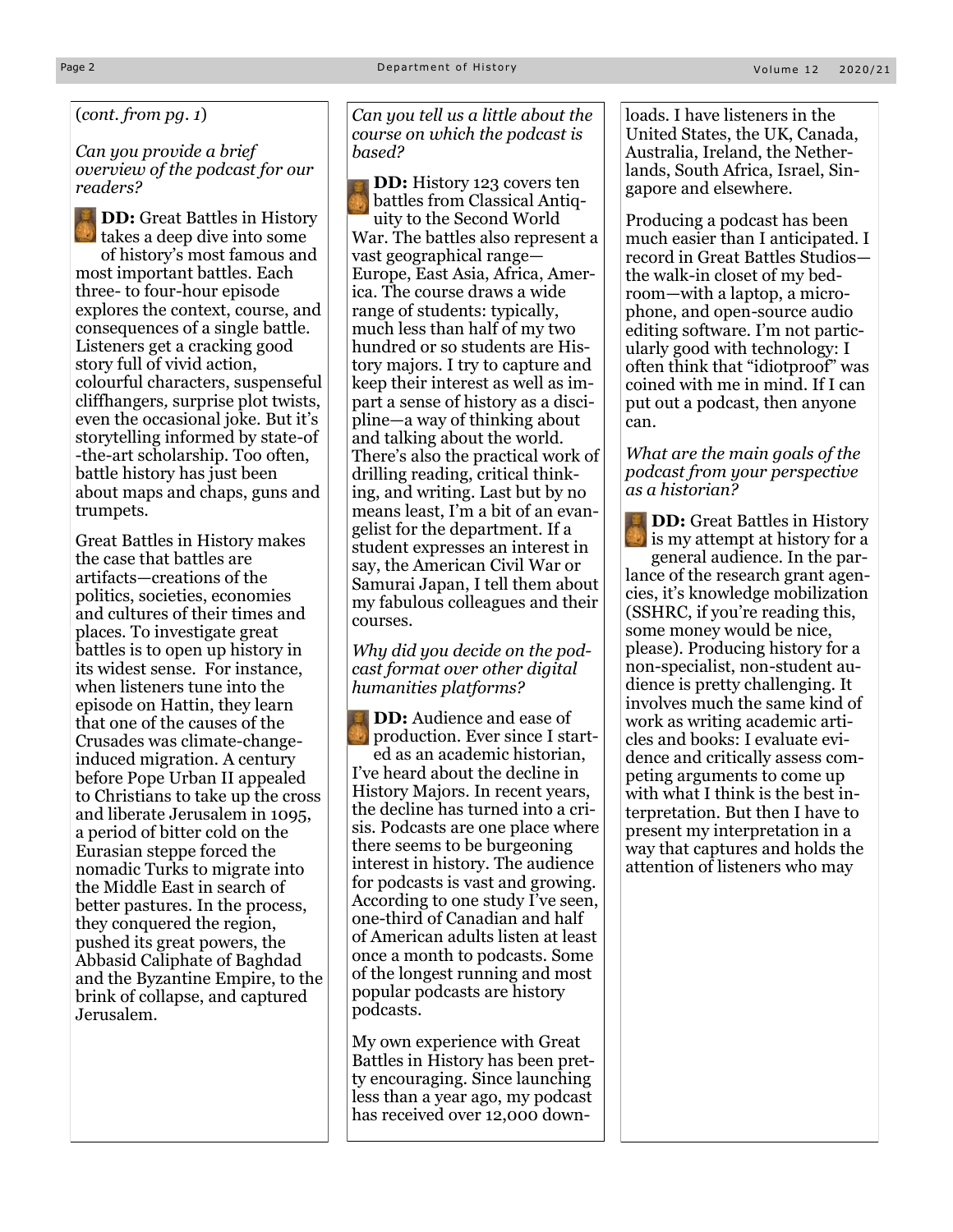have little or no prior knowledge of the subject and can turn off the podcast at any moment. So I'm very pleased that I seem to have an audience and that it's growing.

I think more academic historians need to go into podcasting. Already, more people get their history through podcasts than through our classrooms or our books and articles. There are a few academic historians who produce podcasts: Jill Lepore and Patrick Wyman come to mind. But history podcasting is dominated by amateurs. While always enthusiastic and often entertaining storytellers, many lack the training, expertise, experience, and resources (such as access to a good research library) to produce work that's rigorous and reflects the latest scholarship.

Recently, I was listening to a French Revolution podcast's episode on the reign of Louis XIV and, unfortunately, it repeated numerous discredited myths.

*What can listeners expect in future episodes?* 

**DD:** More cracking good storytelling with rigorous scholarship. I'm aiming for a three- to four-month release schedule for episodes. The next one, *Agincourt,* will be out in late June. Future episodes will be on *Lepanto, Nagashino, Malplaquet* (which I'm also writing a book on), *Trafalgar, Waterloo, Isandlwana, Gorlice-Tarnow, Jutland, Midway,* and *Kursk.* 

*Thanks Dr. Dee!*

Dr. Dee's *Great Battles in* 

*History* podcast can be found on multiple podcasting platforms including [Spotify](https://open.spotify.com/show/0BxMQus5lo3bSooKe4HWQ5?si=YrZsIOr-TrmzN9XIzqS2cA&dl_branch=1&nd=1) [a](https://open.spotify.com/show/0BxMQus5lo3bSooKe4HWQ5?si=YrZsIOr-TrmzN9XIzqS2cA&dl_branch=1&nd=1)nd [Apple](https://podcasts.apple.com/ca/podcast/great-battles-in-history/id1521386594)  [Podcasts.](https://podcasts.apple.com/ca/podcast/great-battles-in-history/id1521386594)

The latest episode tells the story of the battle of Agincourt between the English King Henry V and French forces. From Dr. Dee's description:

"Agincourt would be the last great English victory of the long series of conflicts that came to be called, collectively, the Hundred Years' War. Five years after it, Henry V would claim the throne of France itself. Agincourt is also, thanks to William Shakespeare, the medieval battle with the greatest cultural legacy."

Be sure to tune in!

### **Thanks to our outgoing Chair, Dr. Darren Mulloy … and welcome to our new Chair, Dr. David Smith**

We would like to thank our outgoing Chair, Darren Mulloy, whose final term ended on June 30. Thanks Darren for your outstanding leadership, especially through the changes of the pandemic!

#### **Words of welcome from our new Chair, Dr. David Smith:**

"One of the best experiences that I had as an undergraduate in History was discovering the community in the department. Whether it was through the history students association or meeting with professors during office hours, these opportunities helped deepen my passion for historical study and to connect with new people. As the incoming chair this year, I hope

to build on the vibrant community in the department and find new ways to connect faculty and students together. Now, perhaps more than ever, we need these connections. Let me know if you have ideas!

In my work as a professional historian I am currently writing a book on corruption in early modern England as well as completing a project on the history of smuggling during the eighteenth century. Smuggling was widespread during this period – perhaps equalling or exceeding the volume of the legal trade in some goods – and came from all backgrounds. Merchants and professional smugglers, aristocrats and naval captains, and (especially)

tourists illegally imported a variety of goods. While these informal networks were global in scale as goods circulated through Asia, the Americas and Europe they also had significant local effects. In Southern England, which I study, smuggling stimulated the formation of fierce criminal gangs. In some places, large groups of smugglers operated in broad daylight, intimidated and assaulted local customs officers, and fought soldiers sent to arrest them. Stop by office hours for more stories about the early modern "running trade."

I wish everyone a great start to the new semester!"

David Smith, Chair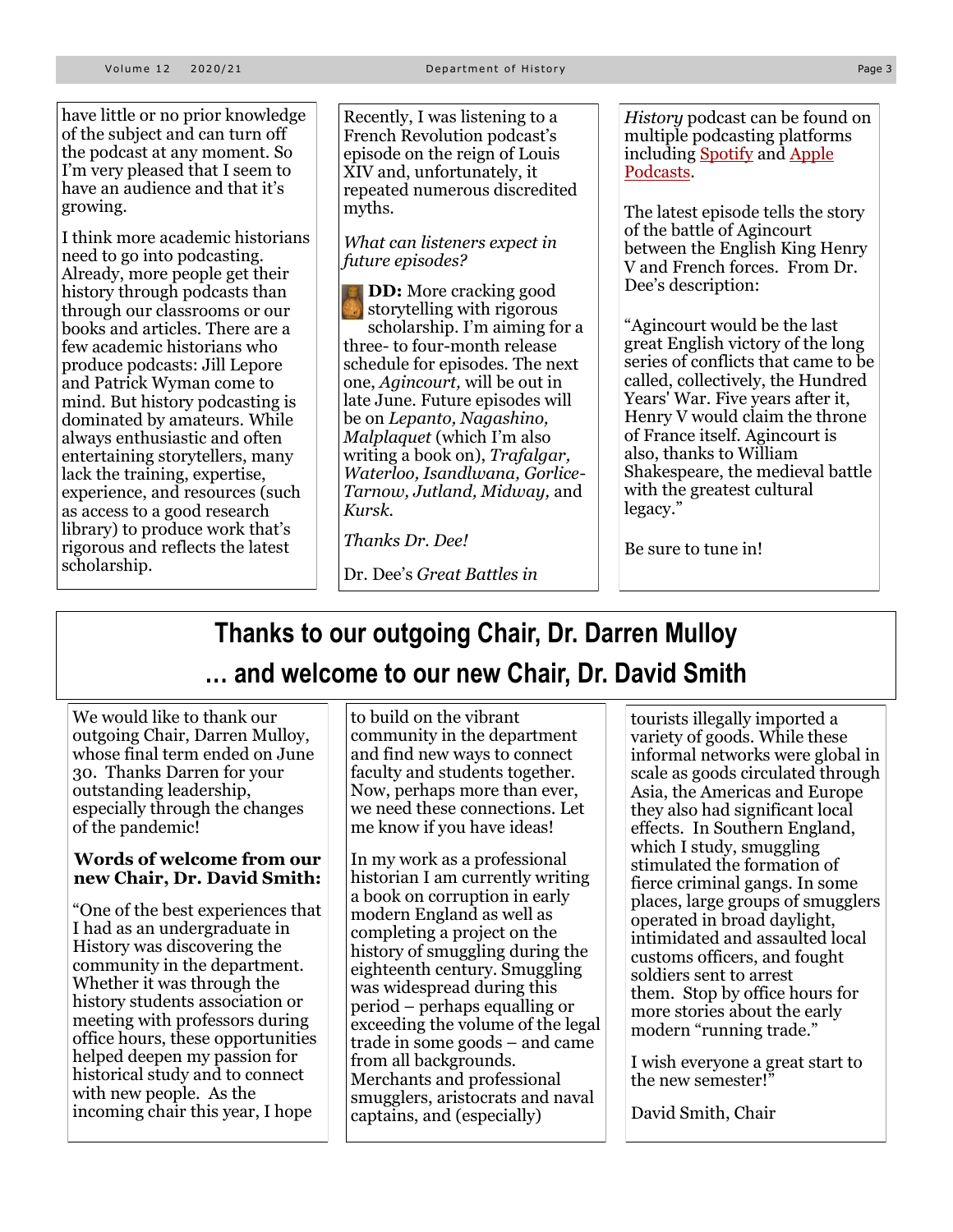### **Tributes to our 2021 Retirees**

*2020/21 saw the retirement of three colleagues: Dr. Suzanne Zeller, Dr. Roger Sarty and Dr. Debra Nash-Chambers. On behalf of my colleagues, I would like to thank all of you for your contributions to teaching, scholarship and service to the History Department. We will miss you and we wish you all the best in your retirement!* 

**Dr. Suzanne Zeller** joined Laurier's History Department in 1987. As a Canadianist who studies the history of science from the perspective of culture and ideas, her doctoral research explored the connections between the cultural and intellectual history of Victorian science and Canadian Confederation. In the same year, Dr, Zeller published a book based on this research, Inventing Canada: Early Victorian Science and the Idea of a Transcontinental Nation (University of Toronto Press, 1987). The book, which became a classic, was reissued by Mc-Gill-Queen's University Press in 2009. Dr. Zeller's research eventually changed course when she joined an international collaborative project focusing on science in the circumpolar Arctic. She is looking forward to continuing this work in her retirement in the form of two research projects: "Animal InSight: Ernest Thompson Seton and the Twentieth-Century Ecological Imagination," to be followed by "Fundamental Forms: The Physical World of Victorian Canadians." Dr. Zeller's most recent publication is the chapter on "Canada," in The Cambridge History of Science series, Vol. 8: Modern Science in National,

Transnational, and Global Context (2020).

Dr. Zeller extends her warmest best wishes to all of her colleagues at Laurier and its students during the challenging times ahead.

You can read Dr. Zeller's reflections on retirement in the Faculty of Arts magazine, *The Bridge*: https://mailchi.mp/ af17d125e4b8/new-faculty-of-arts -research-newsletter-the-bridge-5617224

Congratulations on your retirement Dr. Zeller!

**Dr. Roger Sarty** started at Laurier in January 2004, coming from the Canadian War Museum in Ottawa. Although he was scheduled to begin in July 2003, Laurier kindly allowed him to delay his arrival until his team at the museum had completed the design of the exhibits for the new building at Vimy Place.

Dr. Sarty recalls that the History Department 'was very welcoming, and I certainly needed the support, having taught only three courses previously. ' He arrived not long after John Laband, who retired previously, and together they began the work of succeeding Barry Gough and Terry Copp big shoes to fill! Roger had to hit the ground running, and he told the Owl that John, Barry and Terry gave wonderful help.

Dr. Sarty hopes to pursue three long term projects in his retirement: the early history of Canadian naval forces, the 'pioneering' academic military historians in Canada, and studies of historic military sites on the East Coast. He had 'played with each of these from time to time for decades,' but they have been on

the back burner because of his work as editor of Canadian Military History (2006-2014) and *The Northern Mariner/Le marin du nord* (2006-2015), and invitations to join book projects: *War in the St. Lawrence* (2012), *Loyal Gunners* with Lee Windsor and Marc Milner (2016), and the editing of Joseph Scanlon's manuscript on the Halifax Explosion of 1917, *Catastrophe (*2020).

'All these have contributed to my pet projects,' Roger told the the Owl, 'but it will be a treat to be able to focus! That said I always worry about getting stale. The joy of teaching and journal work, and my earlier stints as a research manager in the government has been the exposure to all sorts of new topics and approaches. That may be the selfish reason, aside from such good friendships, for keeping in close touch with folks at Laurier and in the Tri-U.'

Congratulations on your retirement Dr. Sarty!

#### **Debra Nash-Chambers**

started teaching as a Contract Faculty member in the Department of History in January, 2005. Dr. Nash-Chambers calls her appointment 'a homecoming of sorts.' Previously she had relocated to the USA after teaching Canadian History on contract at WLU. Following her return to Canada in 2002, she was teaching at St. Jerome's College at the University of Waterloo and was happy to reconnect with WLU in 2005. 'It has been an exceptionally good 16 years,' Dr. Nash-Chambers told the Owl. She enjoyed teaching and mentoring students in the Department of History and North American Studies Program in the Department of Political Science.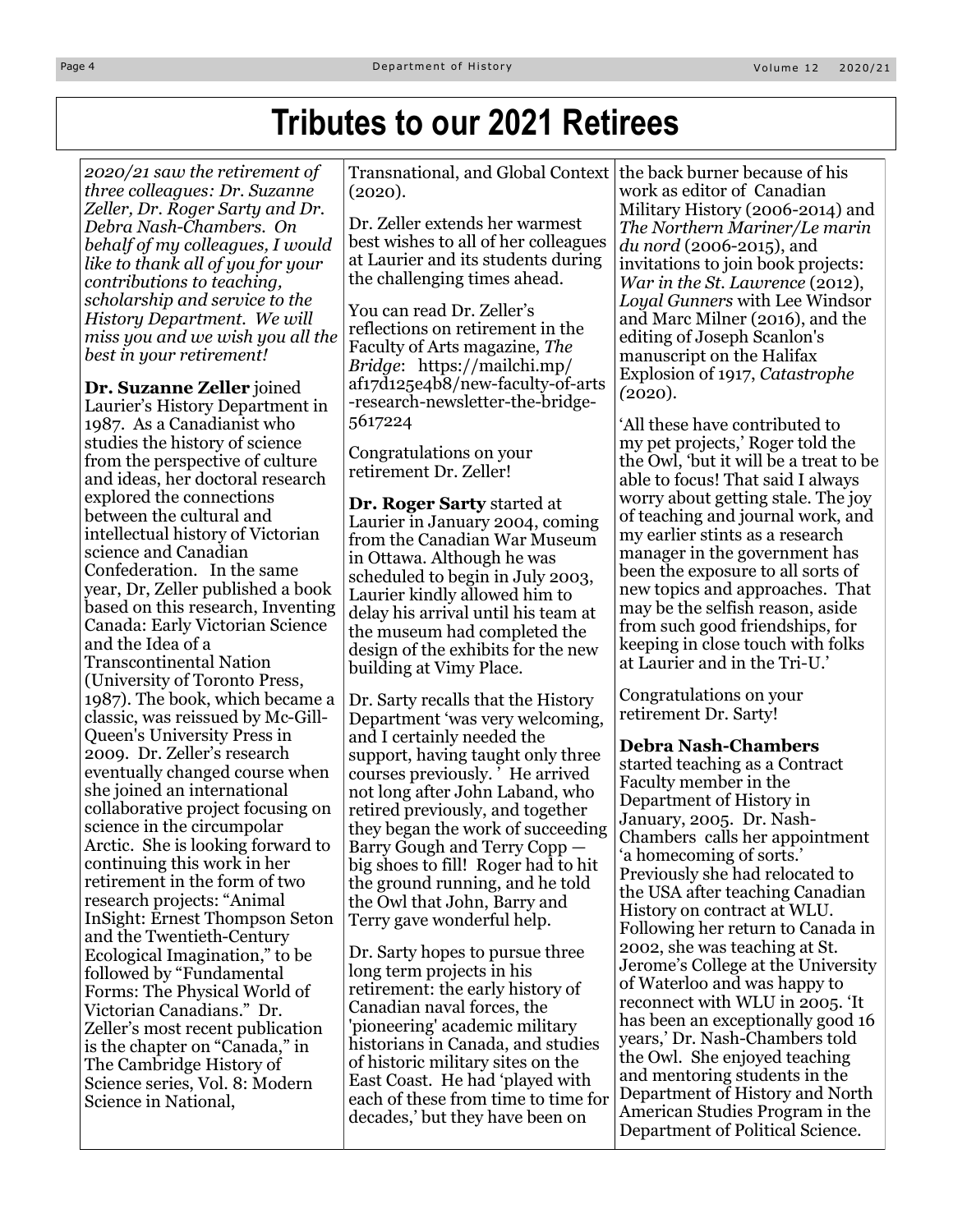### **Retiree Tributes (cont'd)**

Teaching a wide variety of American History courses over the years offered new challenges and adventures. Dr. Nash– Chambers appreciated the collegiality of both departments, and she will miss socializing with faculty members and Heather Vogel and Sherry Palmer in the two Departmental offices. She also will miss the interaction with students very much.

Reflecting on her experience at WLU, Dr. Nash-Chambers said that 'I loved being an educator and teaching was a passion, so retirement will be quite a challenge at first. My best memory is receiving the 2017 WLU Sustained Excellence in Teaching Award. It was a tremendous honour, and my daughter, son and late husband were able to come to campus and join the students who nominated me and a few of my faculty friends from the two departments for the awards luncheon. It was very moving to receive the plaque at a June Convocation when many of my students were graduating.'

As for life after Laurier, Dr. Nash -Chambers says that it will be an adjustment, but that she will enjoy the greater flexibility in her daily life, as well as nights and weekends without grading responsibilities and fun and relaxation in the Spring and Summer. Retirement also will provide the opportunity to focus on a long-term research project that has been in process for a while.

Congratulations on your retirement Dr. Nash-Chambers!

### **Introducing our new Research Centre: The Laurier Centre for the Study of Canada (LCSC)**

This past academic year has been a busy one at the Laurier Centre for Military, Strategic and Disarmament Studies (LCMSDS). COVID may have kept us away from our physical location at 232 King Street, but it certainly did not slow down most Centre activities.

The Centre has a long and special association with the History Department. One of the first Laurier research centres, it began three decades ago under the leadership of Professor Terry Copp. Professor Copp, once a Chair of History, is a noted historian of the Canadian military experience, and LCMSDS quickly became a leading centre for the study of Canada's military past, in addition to strategic studies and disarmament. Professor Mark Humphries continued this important work during his time as Centre Director, expanding the Centre's academic reach into the implications of war beyond and after the battlefield. With substantial SSHRC funding, Professor Humphries and a legion of undergraduate research assistants undertook the massive task of digitizing the pension files of First World War Canadian soldiers.

Still, a significant challenge confronted the Centre. With fewer military historians at Laurier, it was becoming increasingly difficult to see a sustainable path forward. Professor Kevin Spooner became Director in July 2020 and was tasked with transitioning the Centre's mission in a way that would attract new Laurier faculty fellows, while continuing the important contributions the

Centre makes to Canada's military history.

Consultative focus groups with Laurier faculty were held in fall 2020. From these productive discussions, it was decided to create four research collectives at the Centre: War and Society, Policy Connections for Canada, Communities, and Publics and Social Justice. There are now 20 Laurier faculty, 4 external research fellows, and 4 PhD candidates associated with the Centre's work. Given this widened research mandate, the Centre's new Executive Committee renamed the Centre: the Laurier Centre for the Study of Canada (LCSC).

An official relaunch of the Centre will take place this summer, beginning with its online presence. We're also very excited about renovations that are about to begin to the Centre's space at 232 King Street. Thanks to generous support from the Faculty of Arts, the Centre's main office will be transformed into a multipurpose space that will inspire and enable students and faculty to work together on exciting, new research projects. During COVID, the Centre's audience for its webinars has been in the hundreds.

The renovated Centre will feature a hybrid space that will allow us to host talks and events that can be live-streamed. This will help us to keep our many new online followers engaged with the Centre's many activities.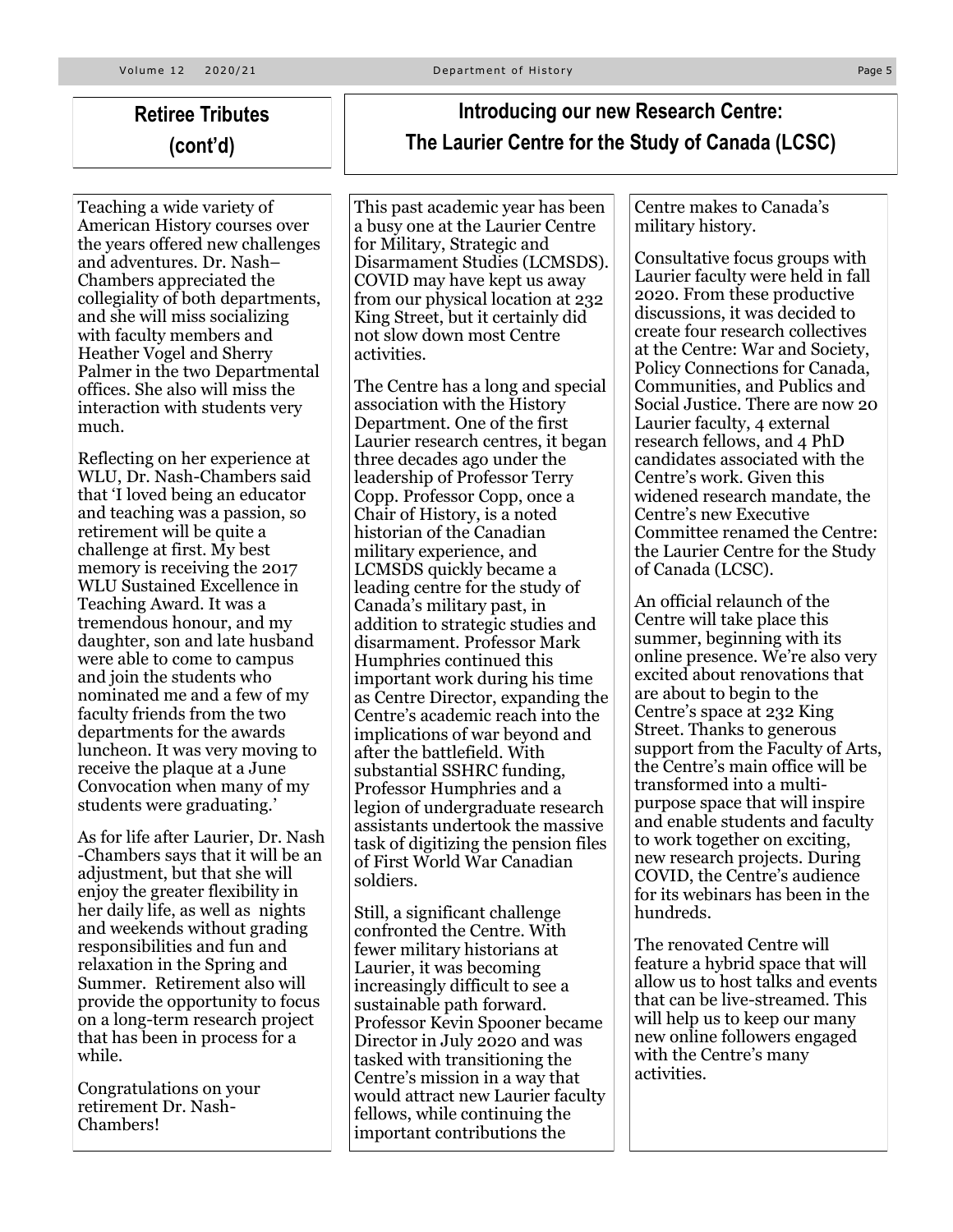#### Page 6 D e p a r tm e n tm e n tm e n tm e n tm e n tm e n tm e n tm e n tm e n tm e n tm e n tm e n tm e n tm e n tm e n tm e n tm e n tm e n tm e n tm e n tm e n tm e n tm e n tm e n tm e n tm e n tm e n tm e n tm e n tm

### **LCSC (cont'd)**

Another recent Centre innovation is the creation of the Copp Scholars Program. This new initiative brings Laurier Work Study Program (LWSP) students into the Centre as research assistants for faculty fellows. If you are a LWSP eligible History student, we would encourage you to apply for a Copp Scholar position in late August, early September. Watch for further details on this great opportunity for students to work closely with professors on their research.

We look forward to a time when we can all be back in person, on campus. When that happens, be sure to come and visit us at 232 King Street.

*Kevin Spooner, Director, LCSC* 



*Inside the LCSC*

## **Spotlight on Faculty Research**

#### **Cynthia Comacchio** published two book chapters in 2020-21:

'"Scars upon My Heart": Arnold and Clarence Westcott, Brothers and Soldiers,' in Peter Farrugia and Evan J. Habkirk, eds. *Portraits of Battle: Courage, Grief, and Strength in Canada's Great War* (UBC Press: 2021)

'"By Every Means in Our Power": Saving Mothers and Children in Ontario, 1914 to 1940,' in Dimitry Anastakis and James Onusko, eds. *Ontario Since Confederation: New Perspectives* (UTP: 2021).



**Judith Fletcher** won a SSHRC SSHRC Insight Grant (2020-25) for her project, 'Women and ritual in Euripides.' Dr. Fletcher also published a book and an article in 2020-21:

*Classical Greek Tragedy* (Methuen Forms of Drama Series, Bloomsbury Academic).

"A Good Gay Odyssey: Andrew Sean Greer's Less," *Classical Receptions Journal*, released online, July 3, 2021.



**Jeff Grischow** currently holds five SSHRC Grants (2 as Principal Investigator and 3 as Co-Applicant):

'A History Disability Rights in Ghana: Transition, Adaptation and Lived Experience' (Insight Grant, Principal Investigator)

'Disability Rights in Ghana: Capturing Lived Experiences Through Grassroots Videography' (Insight Development Grant, Principal Investigator)

'Fostering Equitable Education Systems for those with Disabilities: A Canada-Ghana Partnership for addressing Indicators of Inclusive Education and Building Training Networks (Partnership Development Grant, Co-Applicant)

'Supporting Inclusive Education in Haiti : Developing a Canada-Haiti Partnership for Research and Teacher Education on Disability and Inclusion' (Partnership Development Grant, Co-Applicant)

'Exploring the Psychosocial wellbeing of newcomers amid COVID¬-19 in Southern Ontario' (Insight Development Grant, Co-Applicant)

For the Insight Grant, Dr. Grischow recently oversaw a remote videography project in Ghana, which produced ten video vignettes of grassroots stories of disability and COVID-19, recorded with an IPhone by a Ghanaian Research Assistant. He is currently editing the videos for release on social media platforms.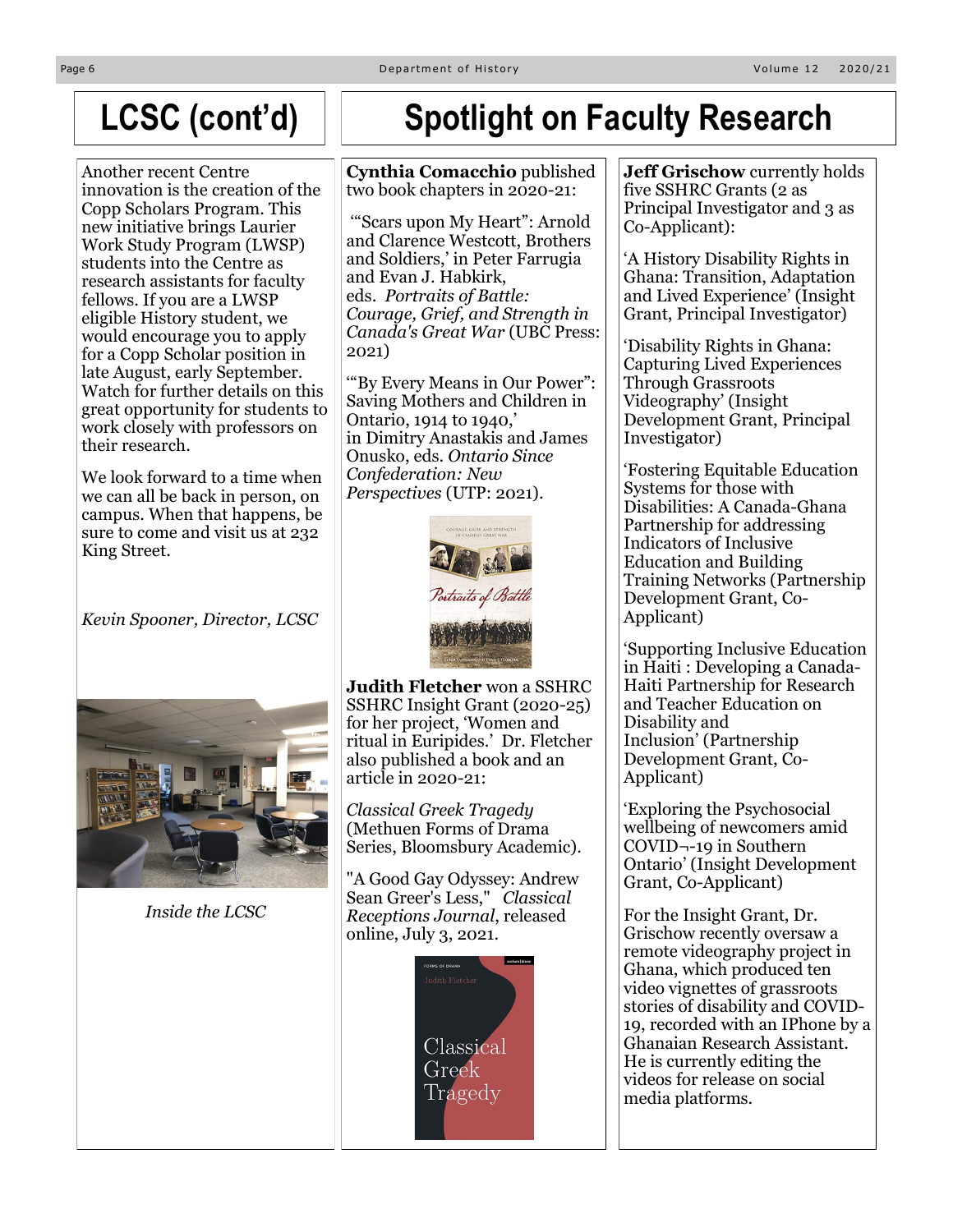### **Spotlight on Faculty Research (cont'd)**

Dr. Grischow's most recent publication is 'Methodologically Thinking: Doing Disability Research in Ghanaian Cultural Communities.' *Scandinavian Journal of Disability Research*   $XX(X)$ : 1–11. (with Augustina Naami, Wisdom Mprah and Magnus Mfoafo-M'Carthy).

His forthcoming publications include:

*Disability Rights & Inclusiveness in Africa: The United Nations Convention on the Rights of People with Disabilities, challenges & change* (ed. Jeff Grischow & Magnus Mfoafo-M'Carthy, under contract with James Currey).

'Out of the Shadows': Exploring Disability / Mental Health Stigma in Ghana (Magnus Mfoafo-M'Carthy & Jeff Grischow, under contract with Lexington Books).

'Social Exclusion and Marginalization of Mental Illness in Ghana' (Mfoafo-M'Carthy & Jeff Grischow, forthcoming chapter in *Handbook of Social Inclusion. Research and Practices in Health and Social Sciences,*  edited by Pranee Liamputtong, Springer).

'The Lived Experience of Disability Rights in Ghana: A Case Study from the Eastern Region ,' with Magnus Mfoafo-M'Carthy, forthcoming in the *Journal of Social Inclusion.*

**Mark Humphries** published an article in 2020/21 entitled 'Working the Short-Haul Fur Trade: Voyageurs and the Family Economy at St-Benoît, 1796– 1821,' in Histoire Sociale/Social History, 54(110), 17-41. He also has several forthcoming publications accepted for publication:

- An article in the Michigan Historical Review titled 'A "Pretended Copy Right'?: E.A. Kendall and the Writing of Alexander Henry's Travels and Adventures in Canada and the Indian Territories.'

- A book chapter on the memory of the 1918 influenza epidemic in *Pandemic Re-Awakenings: The Forgotten and Unforgotten 'Spanish" Flu of 1918-1919* (ed. Guy Bernier, Oxford University Press, Fall, 2021).

- An article on the Canadian pensioning system in the First World War, co-authored with Dr. Lyndsay Rosenthal accepted at the Journal of Canadian Studies.

In addition, in light of the Covid-19 pandemic, Mark's work on Canadian public health and the 1918 influenza pandemic has been featured in numerous outlets over the past year including the New York Times, Washington Post, Globe and Mail, Macleans, Toronto Star, CBC, National Post, CTV, and a number of local radio stations.

In 2020/21, **Kristin Lord** (CTF) officially became one of the Members at Large for the Classical Association of the Middle West and South (CAMWS), when the Association went to remote voting. We have now had two successful virtual meetings, at which she presented papers on Euripides' Phoenician Women. CAMWS encourages submissions of papers by graduate students, and they also encourage undergraduates to submit ideas for their poster panel. Students who have written successful papers in the CAMWS's Ancient Studies courses should consider applying and should contact Dr. Lord regarding membership requirements.

**Amy Milne-Smith** continues to work on her SSHRC-funded project, 'Before Shell Shock: Madness and Mental Health in the British Army, 1857-1914.'

Three Research Assistants are working on her project: Katrina Van Der Ahe (memoirs), Brianne Casey (court marital records) and Marissa Birkett (transcriptions.

The students' work is being highlighted on Dr. Milne-Smith's website. You can see Katrina's research here:

https:// www.amymilnesmith.com/blank

She also published a blog post:

https:// www.amymilnesmith.com/post/ katrina-s-notes-on-militarymemoirs

Brianne's work on the courts martial can be found here: https:// www.amymilnesmith.com/courtmartial-records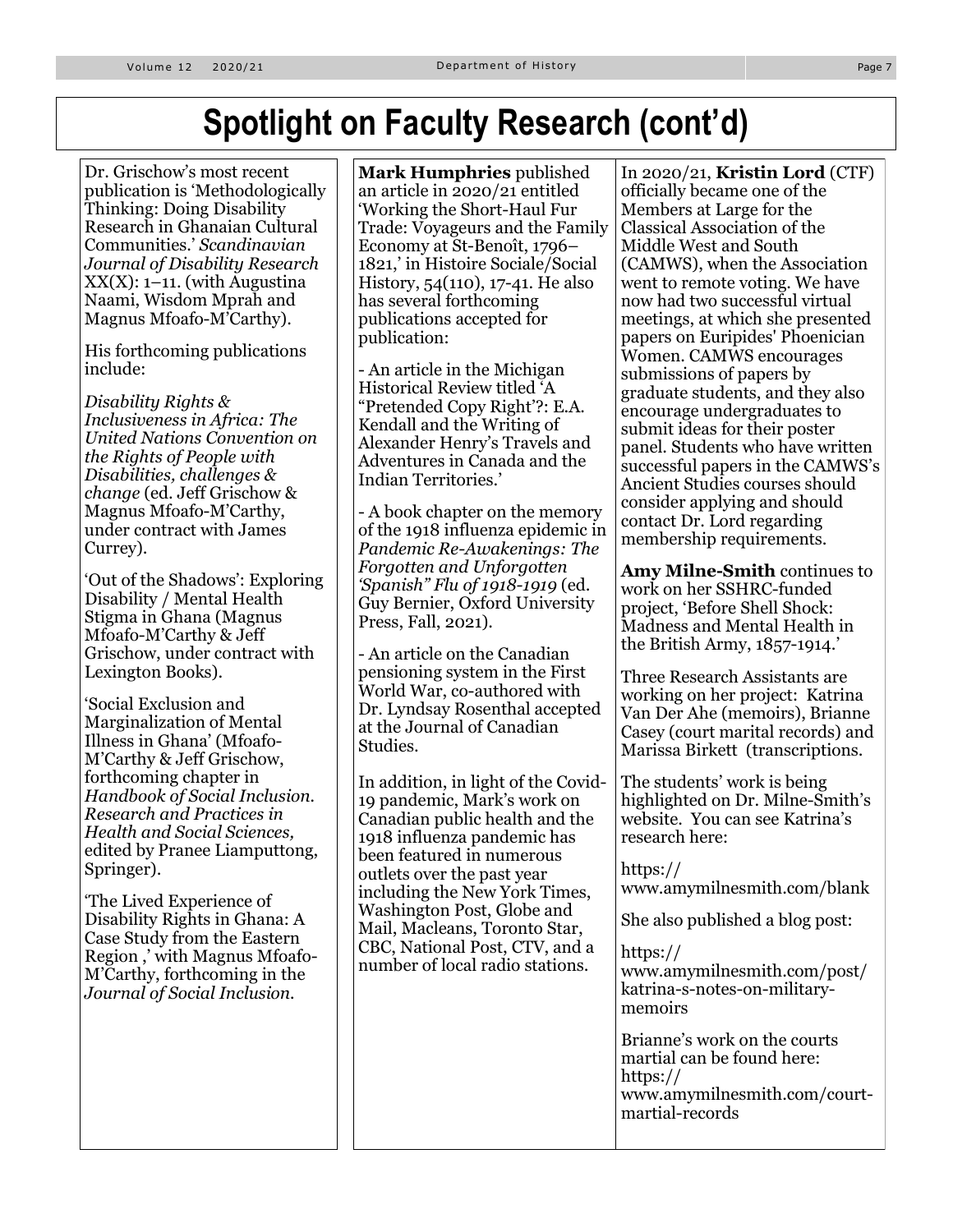### **Spotlight on Faculty Research (cont'd)**

**David Monod's** new book, *Vaudeville and the Making of Modern Entertainment, 1890– 1925 (*University of North Carolina Press, 2021) has been shortlisted for the Canadian Historical Association 's Wallace K. Ferguson Prize.

Congratulations David!



You can find out more about Dr. Monod's Vaudeville project at http://vaudevilleamerica.org/ about/

**Darren Mulloy's** new book, *Years of Rage: From the Klan to the Alt-Right* (Rowman & Littlefield) is due to be published in October, 2021.



You can read more about Dr. Mulloy's research in the Faculty of Arts newsletter, *The Bridge:*  https://mailchi.mp/ f1da9edd9af9/new-faculty-ofarts-research-newsletter-thebridge

**Susan Neylan** was a co-applicant on a SSHRC Partnership Engage Grant (2020-21), "Locating the Past: Indigenizing The "History of Waterloo County Murals," (partnered with the Region of Waterloo) and she has hired History MA student Graeme Taylor as an RA (Spring 2021) to assist with research and compile bibliographies for a digital timeline.

**Chris Nighman** won two research grants in 2020/21.

The first is an internal WLU Category A Research Grant: "Launching the CLIMO Project". This project will transcribe a portion of a 12th-century Latin translation of a Greek biblical commentary on the Gospel of Matthew written by St. John Chrysostom (d.407).

The entire amount of this grant will be expended on the salaries of three student research assistants. You can view the project here: https://climo-project.wlu.ca/ index.html

The second is a SSHRC Insight Grant (Stream B, 5 years): "The Digital Auctores Project". This project will develop digital editions of two Latin florilegia (collections of authoritative quotations) and enhance two existing florilegia editions that Dr. Nighman developed previously.

Two student research assistants have been employed on a portion of this project in Summer 2021, working on the Digital Viridarium consolationis Project, and it is expected that about ten more student RAs will be hired and trained to contribute to various components of this project over the next five years.

You can view this project here: Website: https://viridariumproject.wlu.ca/index.html

Dr. Nighman's research also was featured in the June, 2021, edition of Faculty of Arts research newsletter, *The Bridge*: https:// mailchi.mp/b6e5b59d550f/newfaculty-of-arts-researchnewsletter-the-bridge-5552132

**Johannes Remy (CTF)** is working on several ongoing projects, including:

- Translating from Russian into Finnish and editing *Nestor Makhno, Russian Revolution in Ukraine 1917-1918* . Makhno was an anarchist leader in the revolution. Forthcoming from Gaudeamus University of Helsinki Press in 2022.

- Writing an article "Ban on the second printing of the History of the Rus in 1858."

Dr. Remy also will present a paper entitled 'Ukrainian Nationally Oriented Intelligentsia and Peasants in 1917: Communication and Its Problems,' at the ICCEES, International Central Council for Central and East European Studies World Congress, Concordia University, August 3-8, 2021 virtual conference).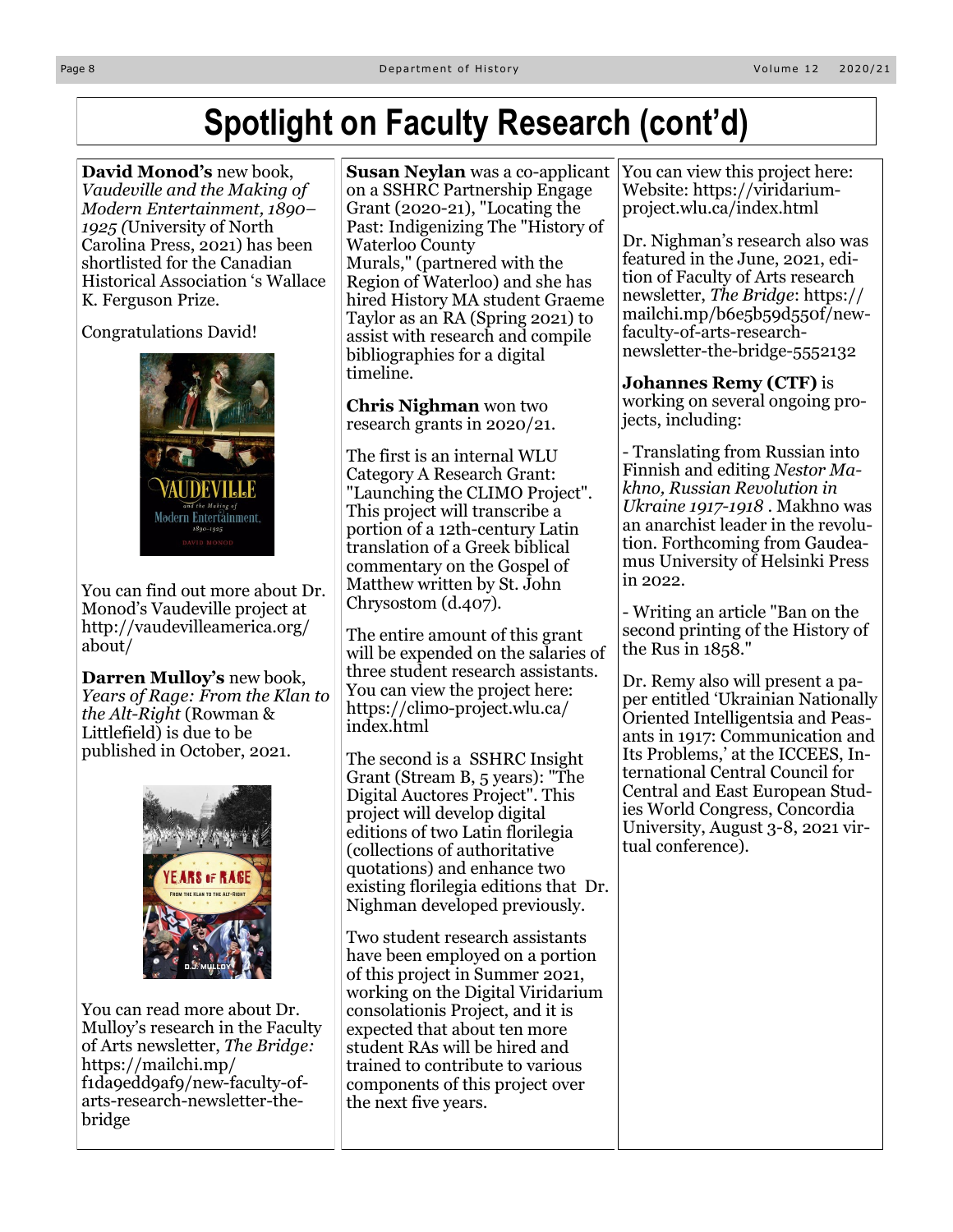### **Spotlight on Faculty Research (cont'd)**

**Roger Sarty** published an edited collection and a book chapter in 2020:

*T. Joseph Scanlon, Catastrophe: Stories and Lessons from the Halifax Explosion,* Roger Sarty (ed.) (Wilfrid Laurier University Press, 2020).

'The Navy Reborn, an Air Force Created? The Making of Canadian Defence Policy, 1919,' in Tim Cook and J.L. Granatstein, Canada 1919: A Nation Shaped by War (UBC Press, 2020), 262-277.

He also has four forthcoming publications:

'The Navy Reborn, an Air Force Created? The Making of Canadian Defence Policy, 1919,' in Tim Cook and J.L. Granatstein, *Canada 1919: A Nation Shaped by War* (UBC Press, 2020), 262-277.

'James Campbell Clouston' [naval officer, 1900- 1940], *Dictionary of Canadian Biography* (in press)

'C.P. Stacey and the Writing of the Canadian Official History of the Normandy Campaign, 1944- 1959,' in Marc Milner and Robert von Maier (eds), *Campaign in Normandy*  (Brécourt Academic, accepted early 2020, but publication delayed to 2021 by pandemic)

'The Canadian Garrison Artillery Goes to War, 1914-1918,' in Douglas E. Delaney, Mark Frost, and Andrew L. Brown (eds), *Manpower and the Armies of the British Empire in the Two World Wars* (Cornell University Press, forthcoming shortly)

'"The Army Origins of the Royal Canadian Navy": Canadian

Maritime Defence, 1855-1918,' *The Northern Mariner/Le marin du nord* 30, no. 4 (2020). In press (issue delayed).



Dr. Sarty continued his service to the scholarly community in 2020/21. First, he served as the Editorial Board Chair of the team that selected Dr. Peter Kikkert as the Irving Shipbuilding Chair in Arctic Policy at St. Frances Xavier University. He also became the editor of two journals: *The Northern Mariner/Le marin du nord*, the journal of the Canadian Nautical Research Society and the US North American Society for Oceanic History. Dr. Sarty is also the Canadian member of the Editorial Board for *The Journal of Military History.* 

**David Smith** is the principal investigator of two SSHRCfunded research projects. The first uses machine-learning technologies to transcribe a unique record of smuggling prosecutions from 1733 to explore the hidden networks of illicit trade and crime. The second investigates ideas of corporate history and morality in Adam Smith and other classical liberal thinkers during the eighteenth century.

Research from these projects has appeared or is forthcoming this year in Past & Present, Enterprise & Society, and Seattle University Law Review.

**Suzanne Zeller** published a book chapter in 2020/21:

**-** 'Canada,' in *The Cambridge History of Science series, Vol. 8: Modern Science in National, Transnational, and Global Context* (eds. Hugh Richard Slotten, Ronald L. Numbers & David N. Livingstone, Cambridge University Press, 2020).

Dr. Zeller is also looking forward to two new research projects: "Animal InSight: Ernest Thompson Seton and the Twentieth-Century Ecological Imagination," and "Fundamental Forms: The Physical World of Victorian Canadians."

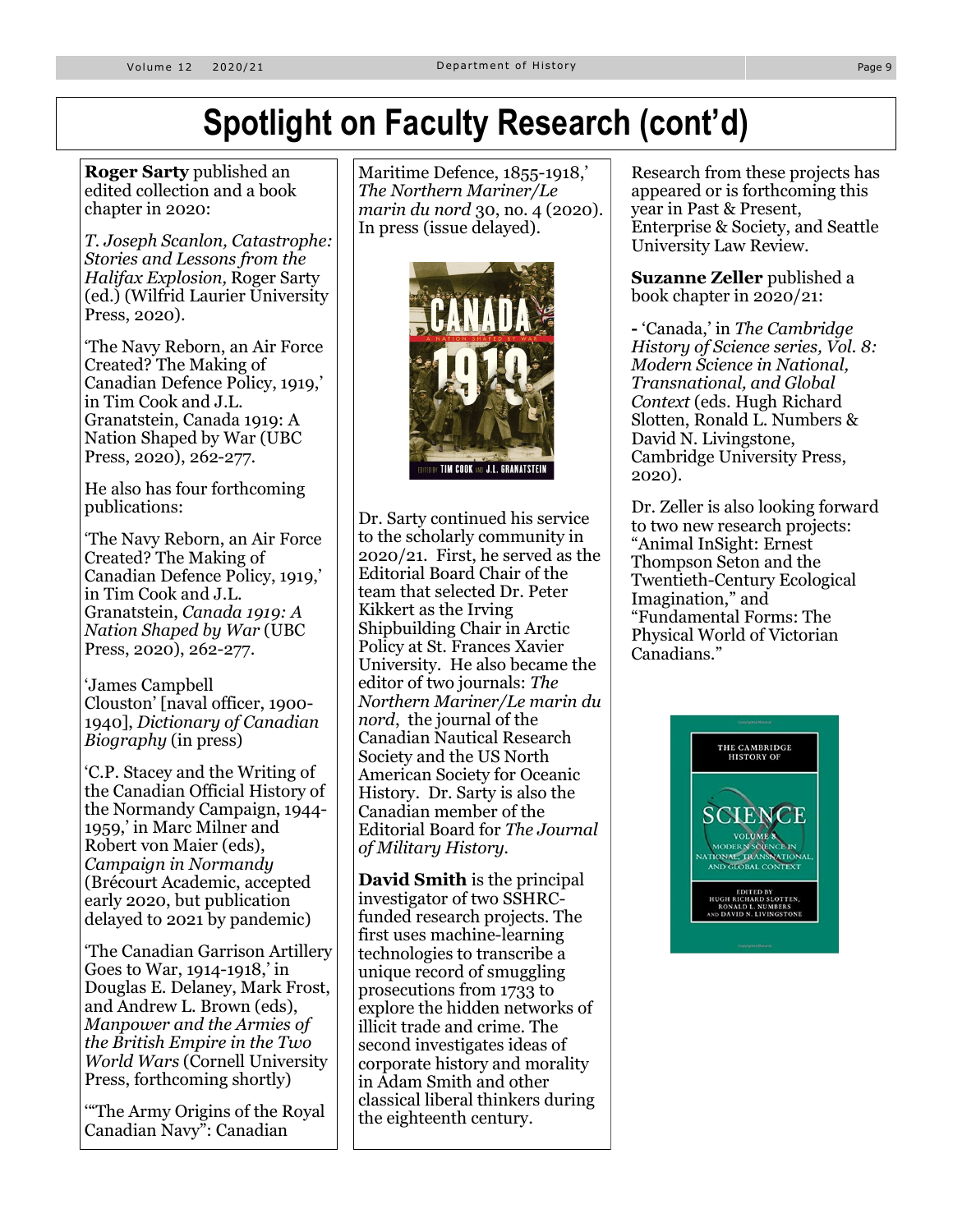### **History Students' Associations Annual Reports**

### *Undergraduate Students:*

#### *Report from HSA President, Nicholas Morrison*

The end of the 2020/21 academic year marks three years in which I have been involved in the HSA, starting as a first year representative and ending this year as President. I am honoured to have had the opportunity and I am looking forward to continuing working for the club as the VP Administration. I have left the club in the capable hands of Alyssa Firth.

The 2020/21 academic year presented a unique and challenging circumstance for the HSA, with all of the events being held remotely over Zoom due to the ongoing COVID-19 pandemic. Nevertheless, with the hard work of the executive team (Noah, Megan, Alyssa, Christopher, Paige, and Tristan) the club preserved and had a successful year. Their hard work and dedication allowed the club to thrive. We kicked off the fall semester with a virtual meet and greet where we selected our two first-year representatives. Our first official event was a Meet the Profs, which was held in conjunction with the Medieval Students Society. The annual Remembrance Day ceremony, held over Zoom, featured a speech from Dr. Roger Sarty covering the 1918 Halifax Explosion and the Canadian war effort in the First World War.

Former president Steph Plante returned to deliver the famous poem In Flanders Fields in French which was followed by Dr. Ivan Joseph, the current VP of Student Affairs, who carried on the tradition of reciting the poem in English.

At the beginning of Winter semester, we strove to introduce a number of new events to add some flavour to the virtual setting. In February, we hosted a murder mystery party set in the Jazz Age. Due to the success of this event, we co-hosted another murder mystery event with the Medieval Students Society set in the Renaissance.

In March, we partnered with the University of Waterloo Undergraduate History Society for a night of trivia which was well attended by both Laurier and Waterloo students. The night turned out to be one of our favourite events we hosted during the year and we are excited to work with their team to host another event in the coming 2021/22 academic year. We also joined the APSS to host a games night catered towards first-year students.

Despite the challenges faced this year with the shift to the online setting, it was a successful year for the club. I and the other executives have gained valuable connections and experience which we will put into practice in the coming year. I am looking forward to returning next year in my fourth year in-person to run more engaging events that bring together the students and the faculty.

*Nicholas Morrison*

### *MA Students:*

*Report from MA Rep Stephanie Plante*:

Sitting in front of my laptop webcam in my own bedroom and wearing pyjama bottoms is not at all what I had in mind when I pictured my first day of grad school.

This past year has been exceptionally challenging for everyone, and our graduate students have not been an exception to that as we've exchanged classrooms for computer screens. While some grad students have been able to make the best of the switch to online learning, others continue to struggle in this new environment. While it is generally well-known that mental illness (notably depression and anxiety) and distress is on the rise among graduate students, few of us realized the additional toll the pandemic would take on our mental health.

Not only did the COVID-19 pandemic unearth considerable uncertainty about the future, but it introduced a variety of new stressors and lifestyle disruptions into modern life and academia. Whether it be difficulty maintaining productivity at home, accessing source material, collaborating with fellow students and colleagues, or the added pandemic-related struggles of isolation, burnout and incessant stress, this year has affected us all greatly.

In light of these circumstances, I want to express my admiration for all my fellow history grad students for their hard work and successes this past year.

I know many of us never got the chance to meet face to face, but your comradery and support in zoom squares, group messages and email chains has not gone unnoticed.

To our professors and supervisors, we understand that in these trying times it may feel as though your work and and efforts go unseen or unappreciated, but we are forever grateful to those who made the time to offer us support and guidance this past year.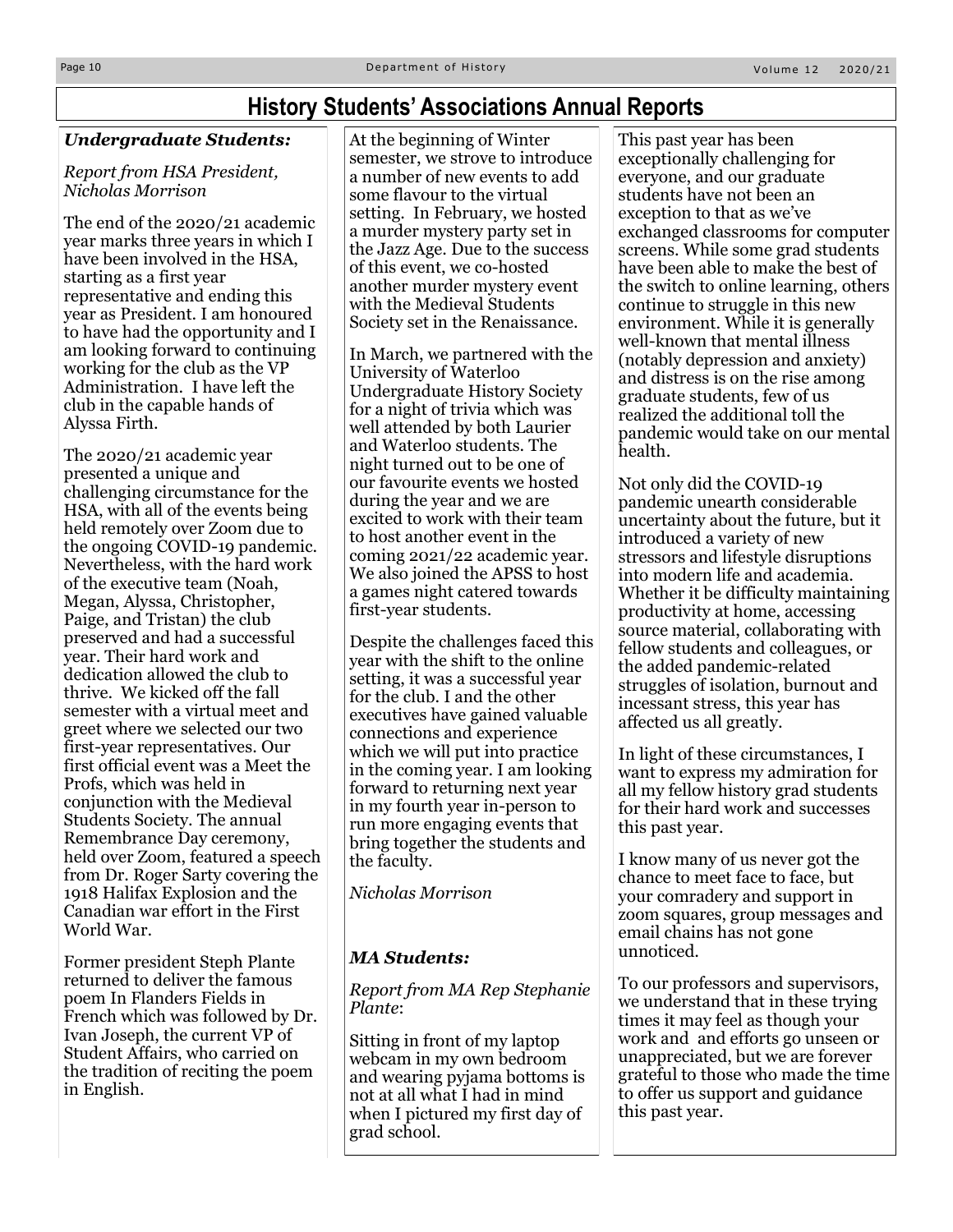#### *MA Student Report (cont'd):*

We wanted to extend a special thank you to our Graduate Advisor Dr. Blaine Chiasson for organizing weekly "zoom socials" and his overall dedication, advocacy and compassion for us during these times.

We would also like to thank the WLUGSA for hosting virtual events like writing workshops, trivia nights and their Gather Box campaign that brought students together to complete activities from the comfort of their own homes. Likewise, the annual Tri-University History Conference looked a little different this year as students presented their research virtually. This year's conference entitled "Looking Back and Leaping Forward: Perseverance in Times of Crisis" took place March 6th 2021.

Being a history grad student in a pandemic has been an interesting experience to say the least, but one to be grateful for. If this past year has shown us anything, it's that we're more resilient than we think.

*Steph Plante*

#### *PhD Students:*

#### *Report from PhD Rep Paul Mansell:*

Another locked-down term behind us! This makes two terms for most, although some of us had some practice in March 2020. This has been a challenging school year for PhD research to say the least, some of our cohort must sit and wait for access to those completing elements to their research. Perhaps all of us miss cavorting with an archive. It was also a new challenge to maintain some sense of grad student community in our isolated existence. Still, Zoom was our friend, allowing more opportunities to connect with Guelph and Waterloo students than before the COVID event. The fall 2020 term introduced our first Virtual Pub Night, the Spelling Bee, and our first Pet Photo Contest (Well done Annie, and better luck next time Charlie). The Holiday Social/ Drop-In Party wrapped up the term. Many of you donned favorite sweaters and quaffed favorite winter beverages with the history grads.

The winter brought us fun individually-run projects like the Quilting Bee and the Virtual Game Night using JackBox. These sorts of projects represent the future for TUGSA, encouraging interest groups to make a virtual event and anyone to set up a virtual drop-in, or pub game night, or what-haveyou. TUGSA has a Facebook page now as another connection point for PhD students to network with the Tri-U grad community.

With Zoom fatigue in mind, the rest of the winter term was limited to March's Virtual Pub Night. The big event of the term was of course the Tri-U Conference, hosted by Guelph. The conference team did a superb job all round. Congratulations to everyone involved in planning and presenting. The Virtual Cabaret that accompanied this conference was incredible. Thanks for showing us all just what can be accomplished with a Zoom event. Wow, seriously well done. This conference was supposed to be hosted by Laurier! Oops. A simple misunderstanding, but no worries, Laurier will host the Tri -U Conference next March. So, get your papers in for next spring and you Laurier keeners can set up your own panels of related talks, but... virtual or inperson?

Stay tuned because: Who knows?

*Paul Mansell*

*PhD Candidate Cody Groat*  is featured in the Research Office's new Annual Report: https://www.wlu.ca/academics/ research/reports/annualreports/2020-21/index.html

Cody also has been appointed to a tenure-track position at Western in Indigenous Studies and History: https:// uwaterloo.ca/tri-universityhistory-graduate-program/ news/cody-groat-appointedindigenous-studies-and-historywestern

Congratulations Cody!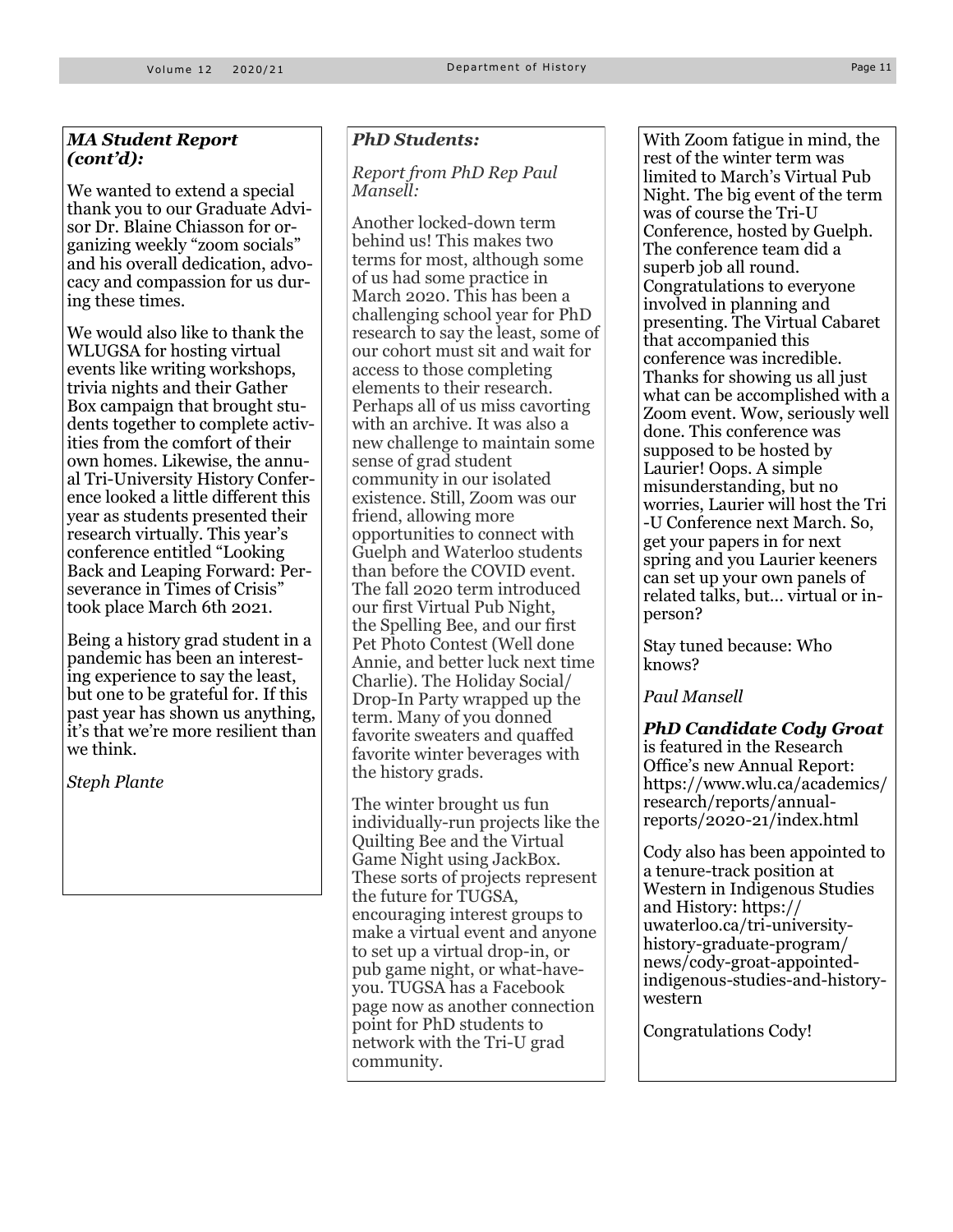### **Undergraduate and Graduate Officer Reports**

### *Undergraduate Officer*

In July, 2021, Dr. Dana Elizabeth Weiner took over from Dr. Amy Milne-Smith as our Undergraduate Officer. Thanks Dr. Milne-Smith for your excellent service to the History Department!

Dr. Weiner is an associate professor who has been at Laurier since 2008. Originally from the Los Angeles area, she holds a BA in History (Honors) and Women's Studies from the University of California at San Diego and MA and PhD degrees from Northwestern University. Her publications include the 2013 book, Race and Rights: Fighting Slavery and Prejudice in the Old Northwest, 1830-1870, as well as chapters in edited collections. Here's Dr . Weiner's welcome message:

'First, I would like to recognize my predecessor in this role, Dr. Amy Milne-Smith, for her exemplary work and service. She left departmental affairs in excellent shape! As I settle in to being Undergraduate Officer, already I have enjoyed meeting with students over Zoom and learning about their diverse study plans and intentions for the future. This year I will be teaching a fourthyear seminar on the Civil War Era. This is an area of the history of the U.S. that elicits massive scholarly interest. New books and new discoveries arise frequently, and it is always fun to see the different areas in which students choose to focus their research.

My own research is about race, identity, debates over rights, and grassroots politics in the U.S. Midwest and the West in the nineteenth century. I am currently working on a

biography of William A. Leidesdorff, a biracial settler of the San Francisco Bay area who died in 1848, just before the gold rush. He left behind a large estate with no clear heir; this caused a major legal uproar and has led him to become a mythical figure in California history. I am enjoying exploring and complicating those myths. When not advising, teaching, or researching, I read a lot, and I love taking backpacking and canoeing trips. In the future, I look forward to once more playing recreational soccer and traveling.

*Dana Weiner, Undergraduate Officer*

### *Graduate Officer*

'Unprecedented', 'challenging', 'unique' are adjectives that have been much tossed about this last 18 months. For WLU's History graduate students these words and more unprintable ones have been used to describe the experience of learning and conducting research in the 2020-2021 academic year. Nevertheless, our students have persevered and are on track to complete their MA and PhD milestones. Each group had different challenges. For our 14 MAs it was the pivot to all online courses and adjusting their research topics to the closed libraries and archives. The tight cohort of MA students meant that, even on-line, a sense of collegiality prevailed. Friday afternoon zoom sessions allowed the students to vent their frustrations with the changed learning experience.

It was not all negative- the on-line classes retained their academic vigour and rapid-fire intellectual exchange, and classes at the University of Guelph received an attendance boast since the commute was reduced to the time it took to

walk over to your computer.

Our MAs already have clear research agendas and most had identified their MRPs' source base well in advance of September 2021. The libraries were a challenge but eventually books were released from their Covid prisons and interlibrary loans resumed. As of July, our MAs are now in the midst of writing their MRPs and all look to be on track to defend by September. The pandemic may have brought an unexpected interest boast in an MA in History; over 30 applications were received, and this coming September 17 new MAs will begin their program.

For our PhD students who had completed their field exams and were about to begin research the past academic year has been an exercise in frustration. Libraries and archives were closed, and research travel was forbidden. A number chose to take a leave of absence, effectively stopping the academic clock until that time when institutions re opened and travel was permitted. Most leaves are ending this September and we all hope that research agendas can be resumed, health directives permitting. Three doctoral students, at the beginning and end of their programs, were respectively able to complete the milestones of field courses, fields exams and in the case of one PhD student, submit his dissertation for defence in September. I and the department have great hopes the remaining doctoral students, including two new students arriving in September, will be able to resume their work. On the whole the experience of grad school under covid has turned out better than we thought. At the same time we are all happy to put it behind us and look forward to better days, and the return to face to face intellectual and social exchange.

*Blaine Chiasson, Graduate Officer*